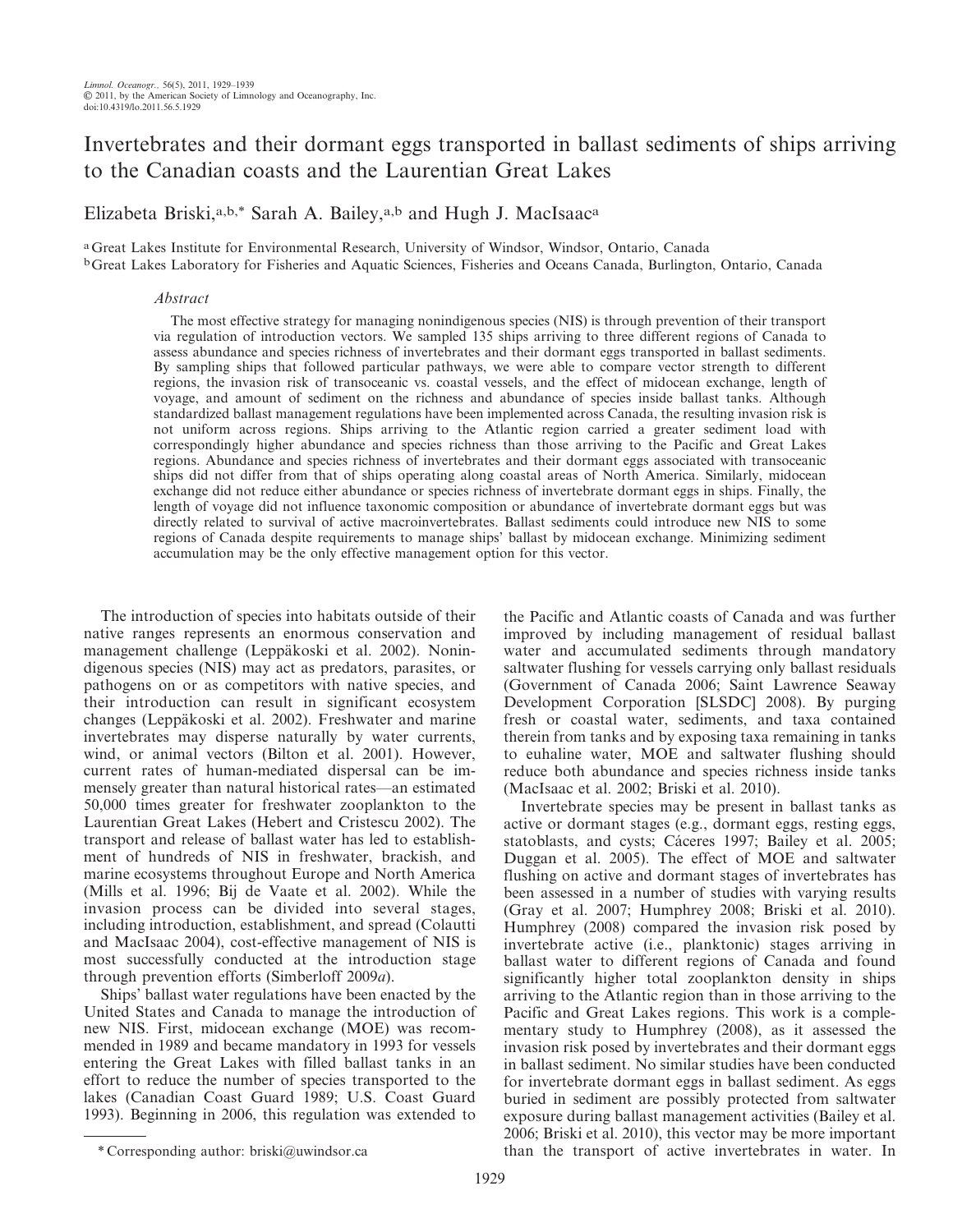

Fig. 1. Schematic representation of pathways utilized by ships arriving to the Pacific, Great Lakes, and Atlantic regions. Dotted lines represent transoceanic voyages with midocean exchange (TOE), dashed lines represent coastal voyages with midocean exchange (CE), and solid lines represent coastal voyages exempt from midocean exchange (CNE). Vessels arriving from ports north of Cape Blanco, Oregon (OR), or Cape Cod, Massachusetts (MA), are exempt from midocean exchange requirements if destined for specific Canadian ports on the Pacific or Atlantic coasts, respectively (Government of Canada 2006).

addition, ballast water studies have typically focused on transoceanic ships while neglecting intracoastal ship traffic (Rup et al. 2010). It is possible that intracoastal shipping could represent an important vector depending on the proportion of total ship traffic that it represents (Rup et al. 2010; 71% in the Great Lakes). Many intracoastal ship transits are exempt from mandatory flushing and exchange regulations on the presumption that movement of ballast water is occurring only within a single marine ecoregion and thus is viewed as nonrisky (Government of Canada 2006; SLSDC 2008). This assumption may not be valid if NIS established in one part of the region are transferred in ballast water to another location in the ecoregion where the NIS is not present (Rup et al. 2010). Such intracoastal transfers could be particularly effective at introducing NIS since these voyages typically are of relatively short duration, with relatively high survivorship of NIS in ballast tanks in consequence (Humphrey 2008). While prolonged exposure to the hostile environment of ballast tanks (e.g., no light, reduced dissolved oxygen; Reid et al. 2007) reduces survival of active invertebrates, this may not be the case for their dormant eggs.

In view of the varying results of ballast water regulations from previous studies (Gray et al. 2007; Humphrey 2008; Briski et al. 2010), the variation in density of active zooplankton transported to different regions (Humphrey 2008), and the high survivorship of active zooplankton during relatively short voyages (Humphrey 2008), we compared abundance and species richness of invertebrates and their dormant eggs in ballast sediment sampled from ships that used different pathways to the Pacific and

Atlantic regions of Canada and to the Laurentian Great Lakes. Ship pathways considered include transoceanic voyages with MOE (''transoceanic exchanged'' [TOE]), coastal voyages with MOE (''coastal exchanged'' [CE]), and coastal voyages without MOE (''coastal not exchanged'' [CNE]). By sampling ships on particular pathways, we were able to test five hypotheses: (1) the invasion risk posed by invertebrates and their dormant eggs transported in ballast sediment does not vary among regions, (2) the invasion risk posed by ships on transoceanic and coastal voyages is equal, (3) the invasion risk posed by ships performing MOE and those exempt from MOE is equal, (4) the length of voyage does not effect either abundance or species richness inside tanks, and (5) the amount of sediment in tanks does not effect either abundance or species richness.

#### Methods

Ships' particulars and sediment estimation—Ships sampled in this study serviced both international and domestic Canadian routes (Fig. 1), although those arriving to the Atlantic and Great Lakes regions typically operated between Atlantic ports, whereas those arriving to Pacific Canadian ports traveled mainly among Pacific ports (Table 1). Ballast water reporting forms, which included total ballast capacity, previous dates and locations of ballast uptake and discharge, and last port of call, were used to discern pathways of operation. TOE ships were defined as ships arriving from any continent except North America. CE ships arrived from ports in the southern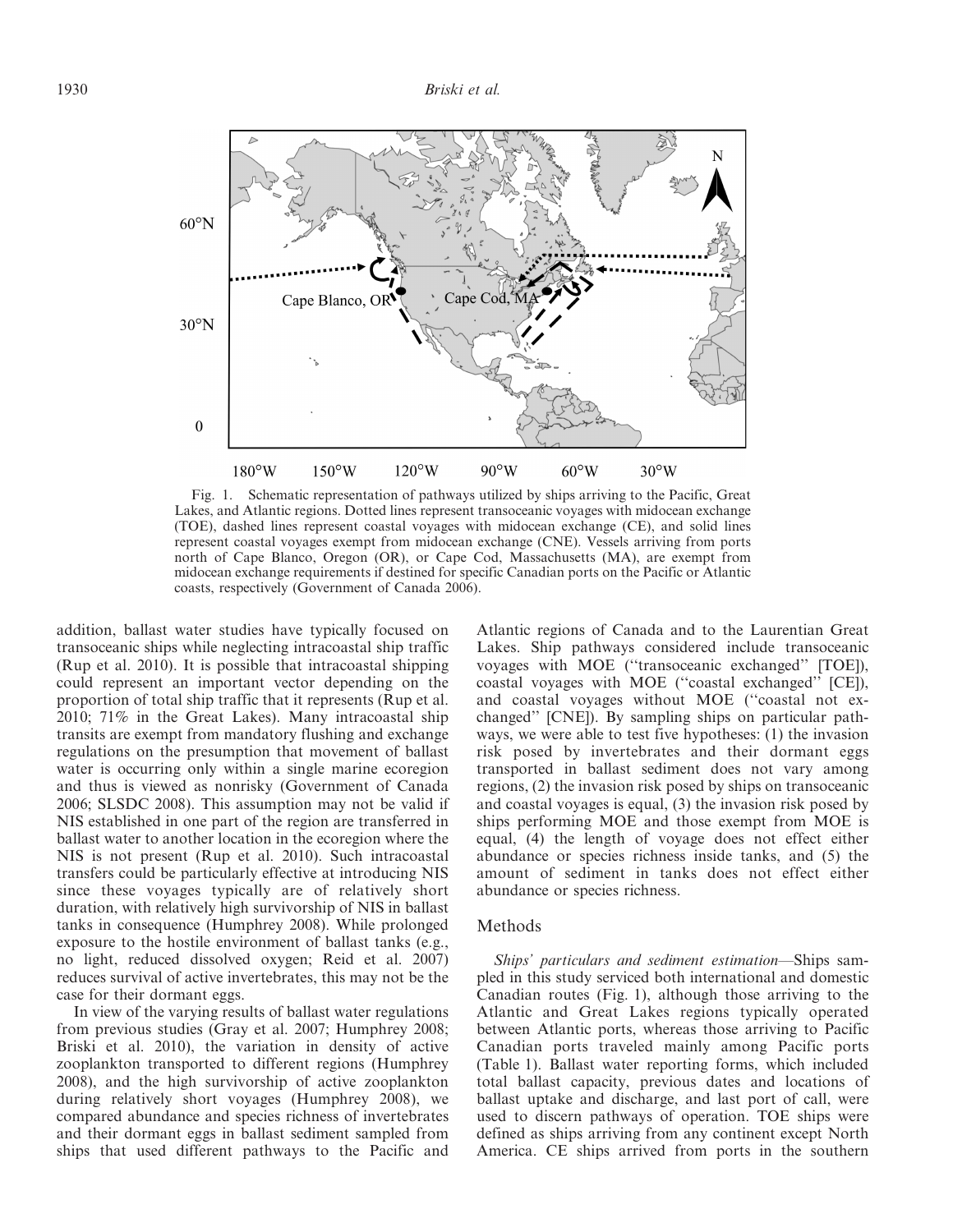Table 1. Summary statistics for ships sampled in three regions (Pacific, Great Lakes, and Atlantic) of North America by broad geographic route. Ship pathways are transoceanic with midocean exchange (TOE), coastal with midocean exchange (CE), and coastal exempt from midocean exchange (CNE). Individual ship transits have been grouped according to country or state of last port of call and region of arrival. The number of samples, mean voyage duration, and mean density of dormant eggs per 40-g subsample of sediment and per 10,000 m3 of ballast capacity are indicated for each route with standard error (SE) when applicable. Note the scale (105) for dormant egg density per 10,000 m3 of ballast capacity.

| Region             | Ship<br>pathway             | Last port of call                                                                                                   | No. of<br>samples                                                                | Mean (SE)<br>voyage duration                                                                  | Mean (SE) egg<br>density per 40 g                                                                                                 | Mean (SE) egg density<br>per 10,000 m <sup>3</sup> ballast<br>capacity <sup><math>-1</math></sup> ( $\times$ 10 <sup>5</sup> ) |
|--------------------|-----------------------------|---------------------------------------------------------------------------------------------------------------------|----------------------------------------------------------------------------------|-----------------------------------------------------------------------------------------------|-----------------------------------------------------------------------------------------------------------------------------------|--------------------------------------------------------------------------------------------------------------------------------|
| Pacific            | <b>TOE</b>                  | China<br>Japan<br>South Korea                                                                                       | 8<br>9<br>1                                                                      | 19.5(1.5)<br>18.6(1.6)<br>30                                                                  | 9.8(3.9)<br>2.2(1.5)<br>7.5                                                                                                       | 2.5(1.4)<br>0.06(0.03)<br>0.7                                                                                                  |
|                    | $\!$ $\!$                   | Taiwan<br>California<br>Guatemala<br>Mexico                                                                         | $\overline{c}$<br>15<br>$\overline{c}$<br>$\overline{c}$                         | 27.5(6.5)<br>11.8(1.4)<br>14.5(0.5)<br>12.5(1.5)                                              | 0(0)<br>21.2(8.3)<br>0(0)<br>5.5(5.5)                                                                                             | 0(0)<br>1.5(0.7)<br>0(0)<br>1.5(1.5)                                                                                           |
|                    | <b>CNE</b>                  | British Columbia,<br>Canada                                                                                         | 1                                                                                | 6                                                                                             | $\overline{0}$                                                                                                                    | $\overline{0}$                                                                                                                 |
|                    |                             | Oregon<br>Washington                                                                                                | 6<br>14                                                                          | 8.6(1.5)<br>7.3(2.0)                                                                          | 6.5(4.5)<br>3.9(2.6)                                                                                                              | 0.4(0.4)<br>1.2(1.1)                                                                                                           |
| <b>Great Lakes</b> | <b>TOE</b>                  | Belgium<br><b>Brazil</b><br>Germany<br>Greece<br>Italy<br>Netherlands<br>Spain<br>United Kingdom                    | 2<br>1<br>4<br>1<br>2<br>1<br>1<br>$\overline{c}$                                | 27.5(3.5)<br>36<br>18.0(1.1)<br>37<br>34.0 (17.0)<br>43<br>15<br>22.5(8.5)                    | 17.1(2.3)<br>15.25<br>20.2(8.7)<br>2<br>4.0(3.0)<br>1<br>7.5<br>54.5 (48.0)                                                       | 0.2(0.01)<br>1.2<br>36.2(34.1)<br>0.05<br>0.5(0.3)<br>0.01<br>1.7<br>85.1 (84.9)                                               |
|                    | CE                          | Massachusetts<br>New Brunswick,<br>Canada<br>New Jersey                                                             | 1<br>2<br>$\overline{c}$                                                         | 9<br>15.0(0.0)<br>20.5(11.5)                                                                  | 41.5<br>0(0)<br>33.2 (20.5)                                                                                                       | 47.7<br>0(0)<br>6.5(6.2)                                                                                                       |
| Atlantic           | <b>TOE</b>                  | Belgium<br><b>Brazil</b><br>France<br>Italy<br>Israel<br>Netherlands<br>Poland<br>Spain<br>Turkey<br>United Kingdom | 3<br>1<br>1<br>1<br>1<br>2<br>1<br>1<br>$\overline{c}$<br>9                      | 11.0(3.0)<br>15<br>44<br>15<br>18<br>12.5(2.5)<br>13<br>12<br>19.5(0.5)<br>11.12(0.9)         | 96.8 (52.3)<br>$\boldsymbol{0}$<br>129.5<br>2.75<br>11.5<br>162.5(31.5)<br>$\boldsymbol{0}$<br>13.75<br>5.8(5.6)<br>155.3 (104.2) | 130.0(90.4)<br>$\overline{0}$<br>47.1<br>0.06<br>22.2<br>68.5 (65.4)<br>$\overline{0}$<br>34.9<br>16.4(16.3)<br>160.0(88.3)    |
|                    | CE                          | Florida<br>Louisiana<br>Maryland<br>Massachusetts<br>New Hampshire<br>New York<br>Pennsylvania<br>Virginia          | 1<br>1<br>$\overline{c}$<br>$\overline{c}$<br>$rac{2}{5}$<br>$\overline{4}$<br>3 | $\overline{c}$<br>23<br>9.0(2.0)<br>4.0(0.0)<br>4.0(0.0)<br>5.0(0.0)<br>6.2(1.4)<br>10.0(2.1) | 1.5<br>6<br>412.7 (338.7)<br>12.8(11.9)<br>34.8(4.1)<br>138.1 (126.6)<br>34.1 (17.6)<br>16.6(11.8)                                | 0.08<br>0.06<br>42.8 (36.2)<br>4.3 $(2.1)$<br>260.0 (70.5)<br>26.2(10.3)<br>250.0 (180.0)<br>11.7(5.8)                         |
|                    | $\ensuremath{\mathrm{CNE}}$ | Maine<br>Massachusetts<br>New Brunswick,<br>Canada<br>Newfoundland,                                                 | 5<br>6<br>2<br>4                                                                 | 2.2(0.4)<br>1.6(0.2)<br>6.5(3.5)<br>9.5(2.2)                                                  | 24.7 (17.5)<br>103.0(63.7)<br>152.0(15.5)<br>219.1 (119.6)                                                                        | 4.3(2.8)<br>28.3 (23.7)<br>370.0 (340.0)<br>53.7 $(43.1)$                                                                      |
|                    |                             | Canada<br>Nova Scotia, Canada                                                                                       | 3                                                                                | 5.3(2.3)                                                                                      | 0(0)                                                                                                                              | 0.0(0.0)                                                                                                                       |
|                    |                             | Prince Edward Island,<br>Canada                                                                                     | 1                                                                                | 6                                                                                             | 50.25                                                                                                                             | 3.1                                                                                                                            |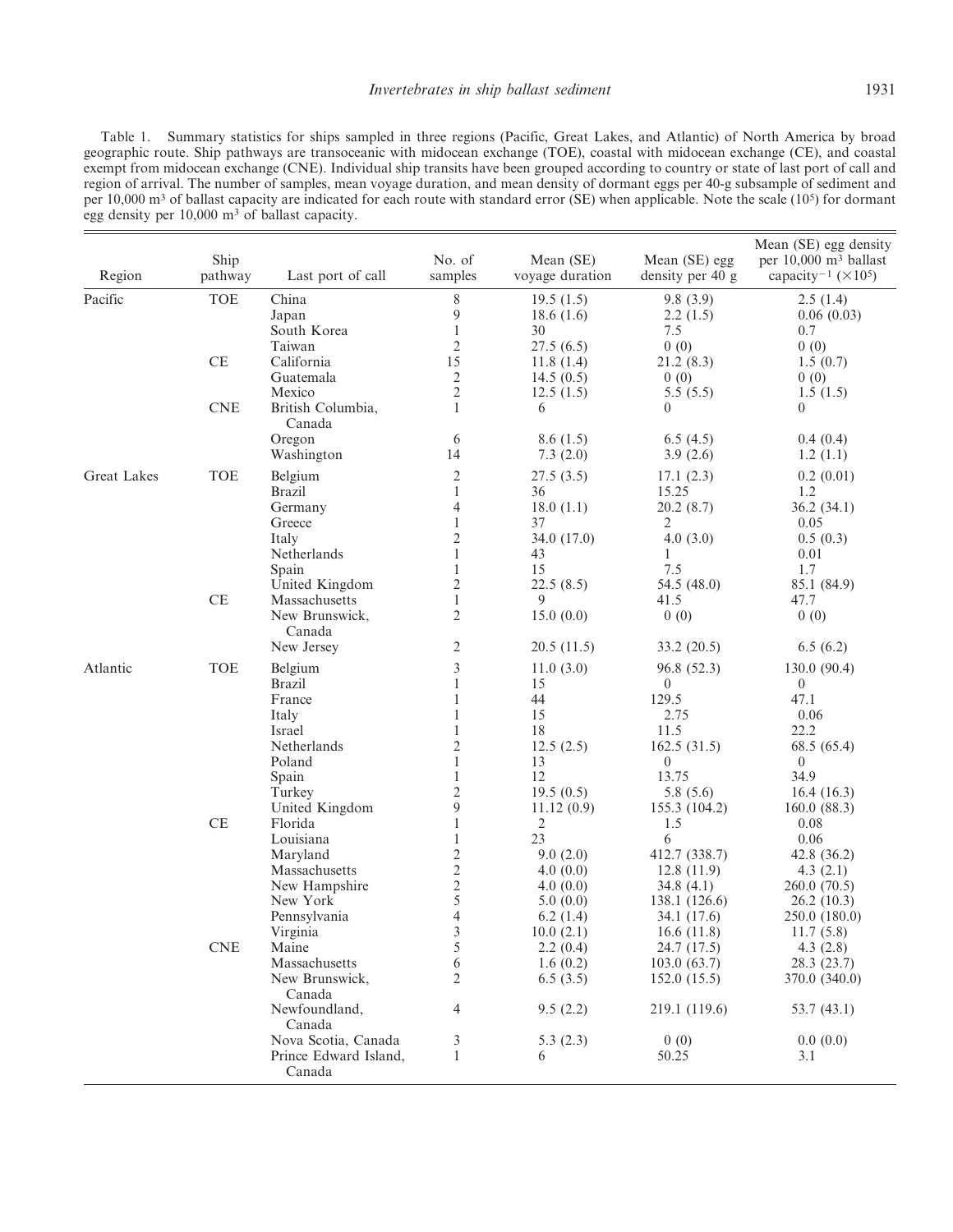Table 2. Sampling scheme for ships sampled in three regions (Pacific, Great Lakes, and Atlantic) of North America by ship pathway: transoceanic with midocean exchange (TOE), coastal with midocean exchange (CE), and coastal exempt from midocean exchange (CNE).

|                                                             |       | Pacific region |    |            |       | Great Lakes region |           | Atlantic region |     |           |            |
|-------------------------------------------------------------|-------|----------------|----|------------|-------|--------------------|-----------|-----------------|-----|-----------|------------|
|                                                             | Total | TOE            | CE | <b>CNE</b> | Total | <b>TOE</b>         | <b>CE</b> | Total           | TOE | <b>CE</b> | <b>CNE</b> |
| No. of ships sampled                                        | 60    | 20             | 19 | 21         |       | 13                 |           | 58              |     | 20        | 16         |
| No. of tanks sampled<br>No. of ships with two tanks sampled | 60    | 20             | 19 | 21         | 19    | 14                 |           | 63              | 22  | 20        | 21         |
| No. of tanks with four spatial samples sampled              |       |                |    |            |       |                    |           |                 |     |           |            |

United States, defined as south of Cape Blanco, Oregon on the Pacific coast, and south of Cape Cod, Massachusetts, on the Atlantic coast. CNE ships arrived from American and Canadian ports north of Cape Blanco on the Pacific coast and Cape Cod on the Atlantic coast and were exempt from MOE (Canadian Government 2006; Fig. 1). Ships operating in different regions tended to vary in size, with a mean ballast capacity of 21,835, 11,726, and 32,381 m3 for Pacific, Great Lakes, and Atlantic regions, respectively. Voyage length also varied across pathways, with mean durations of 19.5, 10.2, and 6.0 days for TOE, CE, and CNE pathways, respectively (Table 1).

Sampling—One hundred and forty-two sediment samples from 135 ships were collected between May 2007 and August 2009, inclusive (Table 2). We sampled 20 TOE, 19 CE, and 21 CNE tanks in the Pacific region. Comparable numbers in the Atlantic region were 22 TOE, 20 CE, and 21 CNE tanks, while in the Great Lakes region we sampled 14 TOE and five CE tanks (Table 2). In seven cases, results from two tanks sampled from the same ship were averaged following Bailey et al. (2005). All sampled tanks were inspected for presence of macroinvertebrates such as Cnidaria, Decapoda, Gastropoda, and Bivalvia, which were collected when found. Sampling teams also inspected sediment depth and percent cover inside ballast tanks. Information on the amount of sediment per tank, combined with architectural diagrams of ships' tanks, was used to estimate the amount of sediment carried per ship; since ship size varied by region, we used a standardized 10,000-m3 ballast capacity for shipwise comparisons. Whenever possible, 6 kg of sediment were collected per tank. In all cases, sediment was collected from different areas inside the ballast tank and homogenized. The only exception to this protocol occurred with six TOE tanks in the Great Lakes region for which four different areas inside the tanks were sampled and processed separately to determine if spatial differences in biological composition exist within tanks: Sorensen's coefficient of similarity was calculated for 16 pairs of samples randomly selected from within tanks and compared to those of 16 randomly drawn pairs of samples between tanks from different ships using a Mann–Whitney U-test (SPSS version 11.5.0). Furthermore, to determine if the density of dormant eggs within tanks varied, we compared egg density counts of four replicated samples taken from six TOE tanks in the Great Lakes region using one-way analysis of variance (ANOVA; SPSS version 11.5.0) following a logarithmic transformation to meet assumptions of parametric test. Since Sorensen's coefficients of similarity for 16 randomly drawn pairs of samples within tanks were significantly higher than those of 16 randomly drawn pairs of samples between tanks from different ships (means of 0.85 and 0.17, respectively; Mann–Whitney U-test,  $Z = -4.423$ ,  $p < 0.05$ ) and densities of eggs collected from different areas in tanks did not differ significantly from each other (ANOVA,  $F_{3,20}$  $= 0.042, p > 0.05$ , data from replicated samples were averaged and processed as single samples.

Density counts, viability experiment, and identification— Macroinvertebrates were separated from sediment and stored in 95% ethanol until processed. Sediment was thoroughly homogenized in the laboratory and stored at  $4^{\circ}$ C. Four 40-g subsamples were taken from each sediment sample for egg density counts (Briski et al. 2010). Eggs were separated from sediment using colloidal silica  $Ludox^@$  HS 40 (Briski et al. 2010). Dormant eggs were enumerated under a dissecting microscope and grouped by size and gross morphology, and a maximum of 20 dormant eggs per morphological group was taken for molecular identification (Briski et al. 2010). Identification of dormant eggs was conducted using molecular methods and traditional morphological taxonomy of hatched individuals (Briski et al. 2010).

The remaining sediment was stored for 4 weeks to break the diapause of dormant eggs before hatching experiments were conducted (Cáceres 1997; Briski et al. 2010). For hatching experiments, dormant eggs were isolated from 40 g sediment subsamples using a sugar flotation method (Briski et al. 2010). Extracted dormant eggs were placed in vials containing sterile synthetic pond water (salinity of zero; Briski et al. 2010) or a sterile seawater medium with salinity of 15‰ or 30‰ (Briski et al. 2010). Four replicates were placed in each of the 0%, 15%, and 30% treatments at  $20^{\circ}$ C. We used the number of hatched eggs as a proxy measure of egg viability, although we acknowledge that some eggs that did not hatch may have been viable but did not receive appropriate hatching cues (Cáceres 1997).

Statistical analysis—Variation in density and viability of dormant eggs in 40-g sediment subsamples between regions and between different ship pathways within regions were analyzed using nested ANOVA, where ship pathways were nested within regions. Additionally, post hoc Bonferroni tests were applied (SPSS version 11.5.0). Significance levels for statistical comparisons were adjusted for multiple pairwise comparisons by Bonferroni-type correction with a family-wise error rate of 0.05. After completing analyses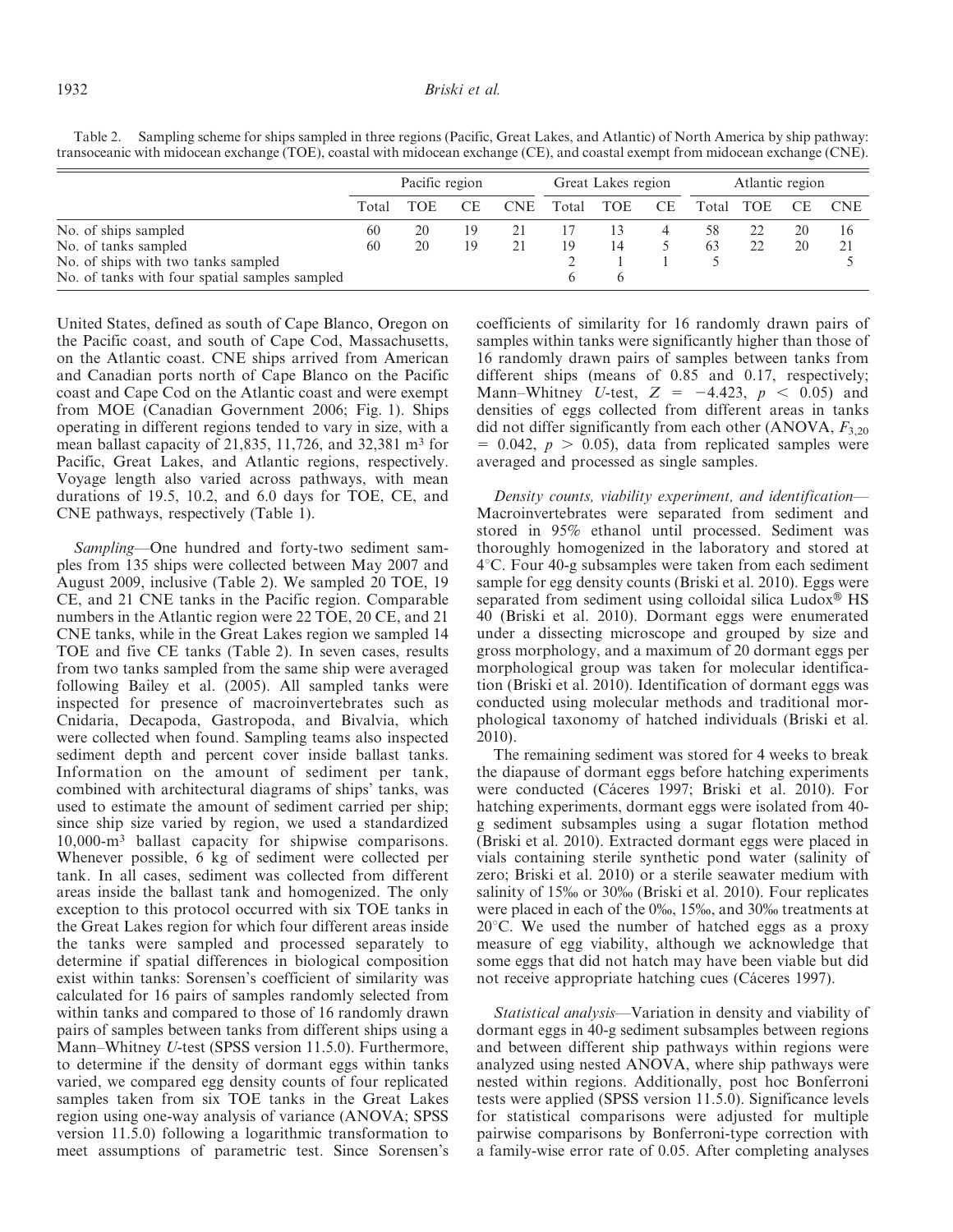of 40-g sediment subsamples, additional tests were conducted on extrapolated egg abundance and number of viable eggs by multiplying the average of four 40-g subsamples from each ship by the amount of sediment carried per 10,000-m3 ballast capacity for that ship. Sediment weight and extrapolated egg abundance and their viability were compared to find possible differences per region and per ship pathway using two-way multivariate analysis of variance (SPSS version 11.5.0).

Species richness of the larger ship population was estimated based on the number of rare species recorded from sampled vessels using a first-order jackknife method (Chao and Shen 2006). Separate richness estimates were generated for the three regions and three ship pathways, enabling examination of region or application of MOE as determining factors. Sample-based species rarefaction curves were generated and contrasted for all sampling regions and pathways. Confidence intervals (95%) were generated to test for significant differences between sampling regions and ship pathways (Chao and Shen 2006; Gotelli and Entsminger 2006). First-order jackknife estimates were calculated using species prediction and diversity estimation (SPADE) software (Chao and Shen 2006), while rarefaction curves were generated with 5000 random iterations using ecological simulation (EcoSim; Gotelli and Entsminger 2006).

We used parametric (Pearson's) correlation to explore the relationship between voyage length (calculated using ballast water reporting forms) and density and viability of dormant eggs in 40 g of sediment. We also used Pearson's correlation analysis to explore the relationship between sediment weight inside tanks with density and viability of dormant eggs in 40-g sediment subsamples and with density of dormant eggs of NIS in 40-g sediment subsamples. All data were log transformed to meet statistical assumptions. Macroinvertebrates were excluded from 40-g subsample analyses because they were quantified on a tankwise basis rather than per 40 g of sediment.

## Results

Invasion risk by region—Our samples revealed significant regional variation in abundance and species richness of invertebrates and their dormant eggs, with ships arriving to the Atlantic region carrying a two- and one-order-ofmagnitude higher abundance of invertebrate dormant eggs than those arriving to the Pacific and Great Lakes regions, respectively (Tables 3–5). Active macroinvertebrates were found only in ships arriving to the Atlantic region. Maximum density of macroinvertebrates was two individuals per tank (Table 6).

Seventeen, 24, and 29 distinct species of zooplankton and macroinvertebrates, representing 14 taxonomic groups, were identified from the Pacific, Great Lakes, and Atlantic region samples, respectively (Table 6). Corresponding richness estimates for the vessel populations were 18, 29, and 37 species, respectively (Fig. 2). Species richness estimates were significantly higher for the Great Lakes and Atlantic regions than for the Pacific region (Fig. 2). Copepods were the dominant taxonomic group found in

ships, representing 66%, 35%, and 88% of total taxa arriving to the Pacific, Great Lakes, and Atlantic regions, respectively. Cladocerans represented 26%, 32%, and 7%, respectively, while rotifers represented 4%, 26%, and 3%, respectively. All other taxonomic groups represented less than 1% of taxa in all three regions.

Three of 17 species identified in the Pacific region were nonindigenous freshwater cladocerans (Bosmina freyi, Ceriodaphnia dubia, and Daphnia retrocurva) that are likely incapable of surviving in the primarily marine conditions in the region (Table 6). In the Great Lakes, five of 24 species identified were NIS (Daphnia magna, Cergopagis pengoi, Pleopis polyphemoides, Podon intermedius, and Acartia tonsa), including two taxa capable of survival in the Great Lakes  $(D. magna$  and  $A. tonsa)$  and one species already established there (C. pengoi; Table 6). In the Atlantic region, nine of 29 distinct species were NIS (Hyalinella punctata, Plumatella emarginata, D. magna, Daphnia galeata, Daphnia cucullata, Calanus euxinus, Carcinus maenas, Littorina littorea, and Hyotissa numisma), including two species able to tolerate salinity conditions typical in the Atlantic region  $(C.$  euxinus and  $H.$  numisma) and two already established there (C. maenas and L. littorea; Table 6).

Invasion risk by ship pathway and exchange status—Our results showed that there was no significant difference in taxonomic composition or abundance of invertebrates or their dormant eggs between transoceanic and coastal vessels or between vessels performing MOE and those exempt from MOE. Neither dormant egg densities nor viability were significantly different between pathways within any of the three regions (Tables 1, 4, and 5). Eight, eight, and nine distinct species were identified from the TOE, CE, and CNE samples in the Pacific region, respectively (Table 6). Thirty and nine distinct species were identified from the TOE and CE samples in the Great Lakes region, respectively, while 18, 19, and 19 species were identified from the TOE, CE, and CNE samples in the Atlantic region, respectively (Table 6). Corresponding species richness estimates were not significantly different for ship pathways within the Pacific and Atlantic regions; however, a significant difference was observed between pathways in the Great Lakes region (Fig. 2).

Effect of voyage length and amount of sediment—The length of voyage did not have any influence on the abundance or viability of invertebrate dormant eggs (Pearson's correlation,  $r^2 = 0.017$ ,  $p = 0.120$ , and  $r^2 =$ 0.005,  $p = 0.403$ , respectively; Table 1), although short voyages were positively related to presence of active macroinvertebrates inside tanks. Active macroinvertebrates were found only in ships with voyage length of 5 d or less.

Sediment tended to accumulate peripherally in tanks, with only a thin layer spread across the tank bottom (mean depth 3 mm); maximum bottom area coverage was 100%, and maximum depth was 25 cm. Sediment weight (per 10,000-m3 ballast capacity) of TOE and CE ships in the Atlantic region averaged 9800 and 14,300 kg, respectively (Table 3). CE ships from the Great Lakes region average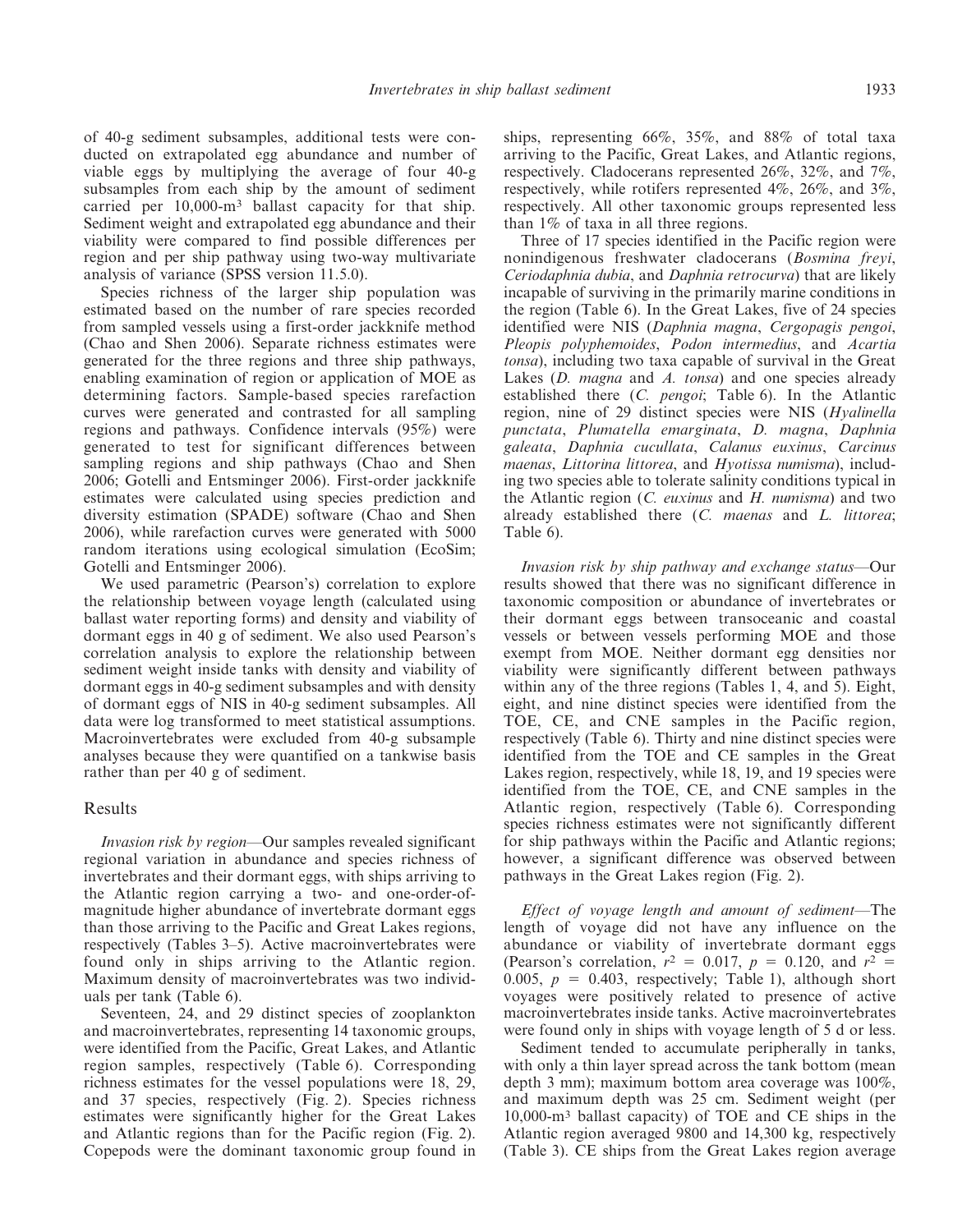|             | Ship             | Density per 40 g |              | Viability per 40 g |        | Sediment per 10,000 m <sup>3</sup><br>ballast capacity <sup>-1</sup> (kg) |                   | ballast capacity <sup>-1</sup> $(X106)$<br>Density per 10,000 m <sup>3</sup> |              | ballast capacity <sup>-1</sup> $(X105)$<br>Viability per 10,000 m <sup>3</sup> |        |
|-------------|------------------|------------------|--------------|--------------------|--------|---------------------------------------------------------------------------|-------------------|------------------------------------------------------------------------------|--------------|--------------------------------------------------------------------------------|--------|
| Region      | pathway          | Mean (SE)        | Median       | Mean (SE)          | Median | Mean (SE)                                                                 | Median            | Mean (SE)                                                                    | Median       | Mean (SE)                                                                      | Median |
| Pacific     | TOE              | 5.2 $(1.8)$      |              |                    |        | 2500 (1100)                                                               | 500               | 0.3(0.1)                                                                     | 0.02         |                                                                                |        |
|             | 5                | 7.3 (6.8         |              |                    |        | 1500 (700)                                                                |                   | (0.08)<br>0.2 <sub>1</sub>                                                   |              |                                                                                |        |
|             | EKC              | 4.5(2.1)         |              |                    |        | (1800)<br>3600                                                            | $\frac{500}{200}$ | $\left(\begin{matrix} 0.1 \end{matrix}\right)$                               |              |                                                                                |        |
| Great Lakes | TOE              | 18.4(7.1)        |              | (0.5)              |        | (1300)<br>2500                                                            | 300               | (2.2)<br>3.4(                                                                | 0.03         | (0.3)                                                                          | 0.01   |
|             | <b>CE</b><br>TOE | 33.6(7.5)        | 40.5         | (0.6)              |        | (12, 400)<br>6,000(                                                       | 000               | 8.6 (6.0)                                                                    | $\ddot{1}$ . | 0.7(0.6)                                                                       | 0.03   |
| Atlantic    |                  | 129 (47.6)       |              | 4.5 (2.4)          |        | 9800 (2000)                                                               | 700               | (14.2)<br>28.6 (                                                             | 5.5          | 5.1 (3.2)                                                                      |        |
|             | <b>U</b>         | 84 (43.2)        | 52.1<br>16.7 | 4.9 (4.2)          |        | 4,300 (3900)                                                              | 5200              | 13.9(6.0)                                                                    | 2.3          | 7.4(4.1)                                                                       |        |
|             | <b>EKD</b>       | 00(27.2)         | $-48.5$      | 29.8 (25.5)        |        | (1100)<br>2100(                                                           |                   | 7.8(5.1)                                                                     | $\sum$       | .9.5(13.5)                                                                     |        |

Table 3. Mean (standard error [SE]) and median dormant egg density and viability per 40-g subsample of sediment collected from ships arriving to three regions (Pacific, Great Lakes, and Atlantic) of North America by ship pathway: transoceanic with midocean exchange (TOE), coastal with midocean exchange (CE), and coastal exempt from

Table 3. Mean (standard error [SE]) and median dormant egg density and viability per 40-g subsample of sediment collected from ships arriving to three regions (Pacific,<br>Great Lakes, and Atlantic) of North America by ship p

Table 4. Results of nested analyses of variance addressing density and viability of dormant eggs in 40-g sediment subsamples collected from three different ship pathways (transoceanic with midocean exchange [TOE], coastal with midocean exchange [CE], and coastal exempt from midocean exchange [CNE]) in three regions (Pacific, Great Lakes, and Atlantic) of North America.

|                  |    | Density |       | Viability |        |       |  |
|------------------|----|---------|-------|-----------|--------|-------|--|
| Variable         | df |         | n     | df        |        |       |  |
| Intercept        |    | 179.04  | 0.000 |           | 24.846 | 0.001 |  |
| Region           |    | 19.123  | 0.002 |           | 10.437 | 0.005 |  |
| Pathway (region) |    | 1.672.  | 0.146 |           | 0.738  | 0.596 |  |

16,000 kg of sediment. All other ships carried an average of  $<$  4000 kg of sediment (Table 3). Further, ships containing larger amounts of ballast sediment carried higher densities of dormant eggs (Pearson's correlation,  $r^2 = 0.029$ ,  $p =$ 0.022). However, sediment volume in ballast tanks was not correlated with viability ( $r^2 = 0.001$ ,  $p = 0.339$ ) or density of NIS dormant eggs ( $r^2 = 0.018$ ,  $p = 0.056$ ).

### Discussion

The risk of aquatic invasions from ships ballast sediment is not uniform across regions despite implementation of common, national management practices across Canada. We found that ships arriving to the Atlantic region not only carry more ballast sediment than do those arriving to the Pacific and Great Lakes regions but also transported more species at higher abundance within that sediment. The amount of sediment carried by ships may depend on the geography of ship activities. TOE and CE ships in the Atlantic region typically carried an order of magnitude more ballast sediment than those in the Pacific or Great Lakes regions. As ships arriving to the Atlantic region frequently visit ports that are shallow and sandy in the North and Baltic Seas, the high amount of accumulated sediment found in their ballast tanks is not surprising. In contrast, TOE and CE ships arriving to the Pacific region operate almost exclusively at Pacific ports, which are mainly rocky and deep. TOE ships servicing the Great Lakes region contained less sediment than those arriving to the Atlantic region even though they operate largely between the same ports. Approximately 90% of tanks on ships entering the Great Lakes are ''empty'' (MacIsaac et al. 2002) and managed with saltwater flushing rather than MOE, which may more effectively purge accumulated sediments (Briski et al. 2010); however, the varying degrees of enforcement of regulations in the two regions may confound our ability to assess effects of management practices directly.

While MOE effectively manages active invertebrates in ballast water (Gray et al. 2007; Humphrey 2008), we found that it had no discernible effect on dormant eggs in ballast sediment. This could be attributed to the unique ability of dormant eggs to withstand very harsh environments (Cáceres 1997), remaining viable inside ballast tanks from several months to longer than a year (Briski et al. 2011).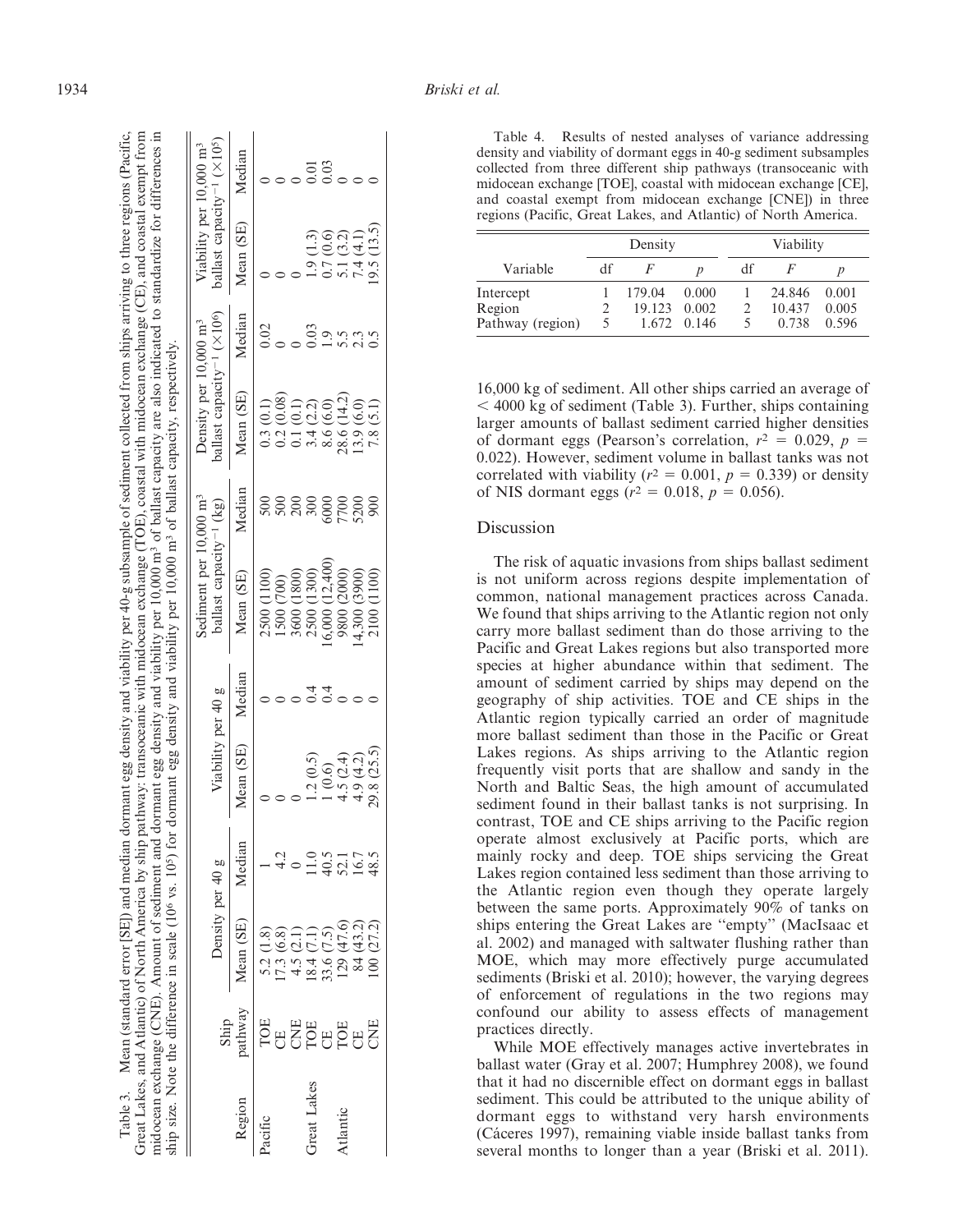| Variable                           | df             | $\overline{F}$ | $\boldsymbol{p}$ |
|------------------------------------|----------------|----------------|------------------|
| Region                             |                |                |                  |
| Univariate <i>F</i> -tests         |                |                |                  |
| Sediment                           | 2              | 10.428         | < 0.001          |
| Abundance of dormant eggs per ship | $\overline{c}$ | 36.696         | < 0.001          |
| Viability of dormant eggs per ship | $\mathfrak{D}$ | 17.099         | < 0.001          |
| Multivariate test                  |                |                |                  |
| Wilks's lambda= $0.576$            | 6              | 13.950         | < 0.001          |
| Ship pathway                       |                |                |                  |
| Univariate F-tests                 |                |                |                  |
| Sediment                           | 2              | 5.273          | 0.006            |
| Abundance of dormant eggs per ship | $\overline{2}$ | 0.839          | 0.434            |
| Viability of dormant eggs per ship | $\overline{2}$ | 0.223          | 0.800            |
| Multivariate test                  |                |                |                  |
| Wilks's lambda= $0.919$            | 6              | 1.889          | 0.083            |
|                                    |                |                |                  |
| Interaction                        |                |                |                  |
| Univariate <i>F</i> -tests         |                |                |                  |
| Sediment                           | 3              | 5.656          | 0.001            |
| Abundance of dormant eggs per ship | 3              | 0.953          | 0.417            |
| Viability of dormant eggs per ship | 3              | 0.145          | 0.932            |
| Multivariate test                  |                |                |                  |
| Wilks's lambda= $0.847$            | 9              | 2.527          | 0.008            |

Table 5. Results of two-way multivariate analysis of variance addressing the effect of region and ship pathway on the amount of sediment, abundance of dormant eggs, and their viabilities.

Furthermore, ballast tanks with greater sediment buildup contained higher densities of dormant eggs, implying that thicker sediment provides more protection for dormant eggs (Bailey et al. 2006; Briski et al. 2010).

As with MOE, the length of voyage did not influence density or viability of dormant eggs. However, this study indicates that active macroinvertebrates survived only in ships undertaking shorter voyages. Reid et al. (2007) reported a rapid decline of dissolved oxygen concentration inside ballast tanks, with 90% of initial oxygen content lost in 10 d at temperatures above  $20^{\circ}$ C. With shorter voyages, water inside tanks is renewed more frequently, which may enhance survival of active macroinvertebrates. As transatlantic voyages take approximately 15 d (Table 1; MacIsaac et al. 2002), there is low probability for transportation of active adult macroinvertebrates, such as crabs, bivalves, and gastropods, from Europe to North America. However, free-swimming larvae of these taxa have been found frequently in ballast waters of transoceanic ships even after MOE (Humphrey 2008), suggesting that species such as zebra mussel Dreissena polymorpha, quagga mussel Dreissena rostriformis bugensis, and the European green crab Carcinus maenas could have been transported to North America as free-swimming larvae in ships' ballast water.

Several species recorded during this study are NIS of global concern (Invasive Species Specialist Group [ISSG] 2011). For example, the fishhook waterflea Cercopagis pengoi, found in two Great Lakes ships, is already established in this system (ISSG 2011). C. pengoi is a predator and may suppress both invertebrate and vertebrate taxa (Leppäkoski et al. 2002; ISSG 2011). The European green crab Carcinus maenas, found in two ships

servicing Atlantic Canadian ports, is a generalist predator that is attributed with the decline of other crab and bivalve species (ISSG 2011). Although these two NIS are already established in North America, a risk exists of increasing genetic variation with additional introductions of new individuals (Simberloff 2009b). Increased genetic variation from continued propagule pressure could lead to production of new genotypes that are better adapted to the local environment or adjacent areas, potentially enhancing further spread (Simberloff 2009b). Importantly, to our knowledge, this is the first record of these two species from ballast tanks, providing evidence that ballast water and sediment are active vectors of their human-mediated dispersal. Other problematic NIS (ISSG 2011) recorded in this study include the crab Rhithropanopeus harrisii, ascidian Botryllus schlosseri, and bivalve Mytilus galloprovincialis.

Numerous vectors operate in all biogeographic regions, with the relative importance of each vector changing through time (Ricciardi 2006). The cumulative propagule pressure has resulted in a diverse community of established NIS globally. Our study indicates that the relative importance of the ballast sediment vector also changes regionally within Canada, currently posing the greatest invasion risk for ports in the Atlantic region. With no active animals recorded and no viable dormant eggs, our study shows very low invasion risk for the Pacific region from this vector. Furthermore, considering that the Great Lakes receive visits by fewer and smaller ships than either Vancouver or Atlantic ports (S. Bailey unpubl.), we conclude that the relative risk of sediment-borne invasions is lower for this region. However, this conclusion should be taken with caution, as even small propagule number can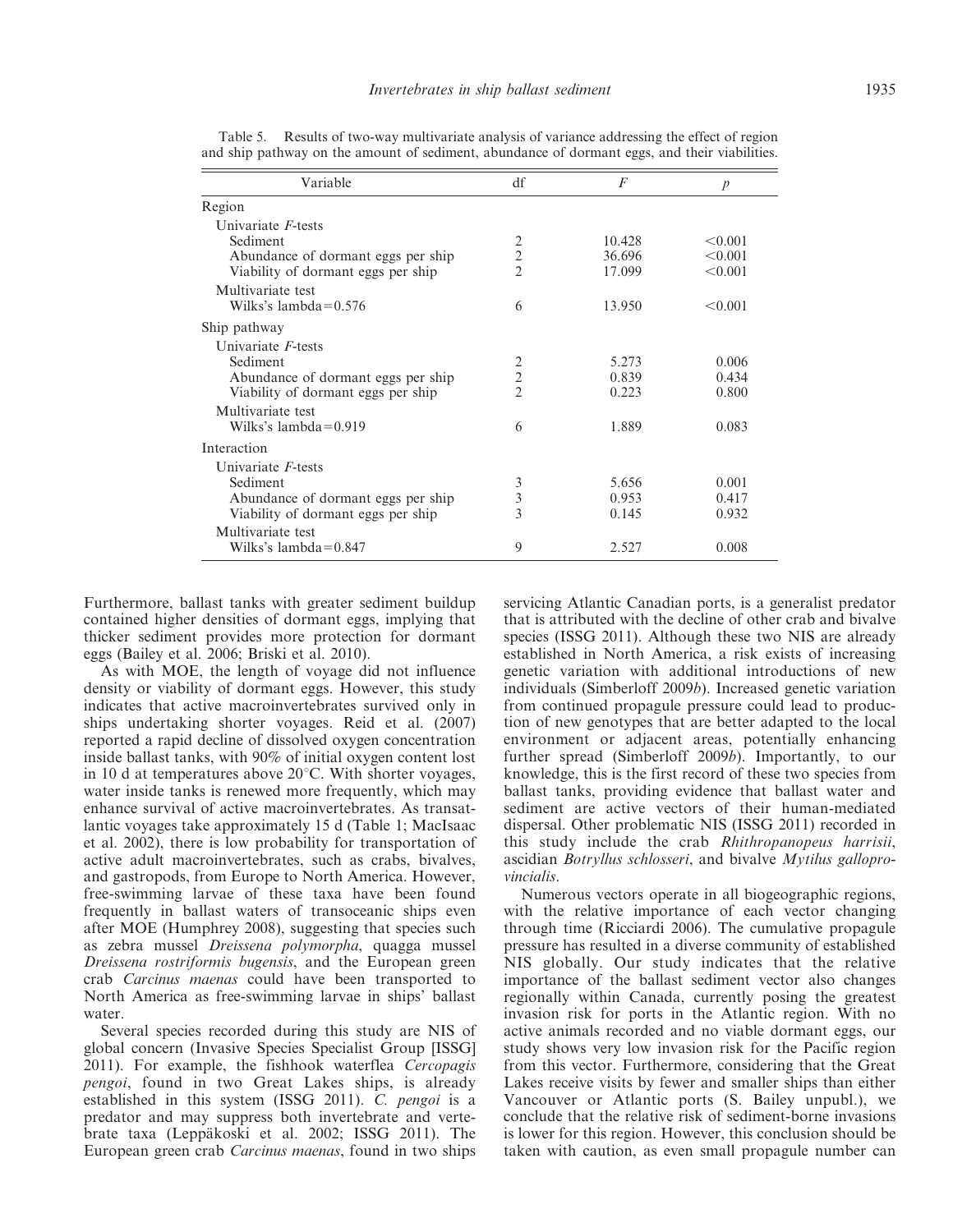# 1936 Briski et al.

Table 6. List of invertebrate taxa identified in this study, arranged taxonomically. Egg taxa were identified directly from dormant eggs using mitochondrial markers cytochrome c oxidase subunit I (COI) and 16S rDNA (16S) following Briski et al. (2010) and morphologically after eggs hatched. Active animals were identified using mitochondrial markers COI and 16S and morphologically. Occurrence lists number of ships that the species was collected from, out of a possible 135. Abundance lists the range (median) number of eggs identified from 40-g sediment subsamples or range (median) number of active macroinvertebrates per tank (§). Nonindigenous species (NIS) are in bold. NIS capable of tolerating ambient salinity in the recipient port (II).

|                                                         |                  | Pacific region       |                          | <b>Great Lakes</b>                            |                                  | Atlantic region                |
|---------------------------------------------------------|------------------|----------------------|--------------------------|-----------------------------------------------|----------------------------------|--------------------------------|
| Taxon                                                   | Occurrence       | Abundance            | Occurrence               | Abundance                                     | Occurrence                       | Abundance                      |
| Porifera                                                |                  |                      |                          |                                               |                                  |                                |
| Ephydatia fluviatilis                                   | $1*$             | 0.25                 |                          |                                               |                                  |                                |
| Cnidaria                                                |                  |                      |                          |                                               |                                  |                                |
| Actinaria, unidentified                                 |                  |                      |                          |                                               | $1\ddagger$                      | $1\bar{s}$                     |
| Rotifera                                                |                  |                      |                          |                                               |                                  |                                |
| Asplanchna sp.                                          | 7‡               | $0.25-1(0.25)$       |                          |                                               | $5*+$                            | $0.25 - 14.5$ (1.75)           |
| Brachionus calyciflorus<br><b>Brachionus</b> plicatilis | $2*$             | $0.25 - 3.25$ (1.75) | $8*+$                    | $0.25 - 43.25$ (11.75)                        | 18*†‡                            | $0.25 - 25.5$ (4.87)           |
| Brachionus sp.                                          |                  |                      | $2*+$                    | $0.25 - 0.5$ $(0.37)$                         |                                  |                                |
| Synchaeta sp.                                           | $6*+$            | $0.25 - 7.25$ (2.25) |                          |                                               | $13*11$                          | $0.25 - 6.75(0.25)$            |
| <b>Bryozoa</b>                                          |                  |                      |                          |                                               |                                  |                                |
| Hyalinella punctata                                     |                  |                      |                          |                                               | 1 <sup>†</sup>                   | 4                              |
| Plumatella casmiana<br>Plumatella emarginata            |                  |                      | $2*$<br>$3*+$            | 0.25(0.25)<br>$0.25 - 2.5(0.25)$              | $28*$ †‡                         | $0.25 - 12.25(1.5)$            |
| Plumatella reticulata                                   |                  |                      | $1*$                     | 0.25                                          |                                  |                                |
| Pectinatella sp.                                        | $8*+1$           | $0.25 - 4(0.25)$     |                          |                                               |                                  |                                |
| Anomopoda                                               |                  |                      |                          |                                               |                                  |                                |
| Bosmina freyi                                           | 3 <sup>†</sup>   | $0.25 - 8.5(6.25)$   |                          |                                               |                                  |                                |
| Bosmina sp.<br>Ceriodaphnia dubia                       | 3 <sup>†</sup>   | $3-46.8$ $(4.255)$   | $1*$                     | 0.25                                          | 6†                               | $0.25 - 8.5(0.62)$             |
| Daphnia magna                                           |                  |                      | $2*+$                    | $0.25 - 51.5$ (25.87)                         | $11*$ †‡                         | $0.25 - 21(2.25)$              |
| Daphnia retrocurva                                      | $5*$             | $0.25 - 2.25(0.25)$  |                          |                                               |                                  |                                |
| Daphnia mendotae                                        |                  |                      | $1*$                     | 1.75                                          |                                  |                                |
| Daphnia parvula<br>Daphnia pulex                        |                  |                      | $2*$<br>$2*+$            | $0.25 - 1.5$ $(0.87)$<br>$0.25 - 2.25$ (1.25) |                                  |                                |
| Daphnia galeata                                         |                  |                      | $1^*$                    | $2\parallel$                                  | $2\dagger$                       | $1.5 - 4(2.8)$                 |
| Daphnia cucullata                                       |                  |                      |                          |                                               | $1*$                             | 1.8                            |
| Daphnia sp.                                             | $7*+$            | $0.25 - 17.5(5.75)$  | $1*$                     | 0.25                                          |                                  |                                |
| Ilyocryptus sp.<br>Moina sp.                            |                  |                      | $2*$                     | $0.5-1(0.75)$                                 | 1 <sup>†</sup><br>1 <sup>†</sup> | $\mathfrak{Z}$<br>$\mathbf{1}$ |
| Anomopoda, unidentified                                 |                  |                      | $1*$                     | 70.25                                         |                                  |                                |
| Ctenopoda                                               |                  |                      |                          |                                               |                                  |                                |
| Diaphanosoma brachyurum                                 |                  |                      | $2*$                     | $0.25 - 0.75(0.5)$                            |                                  |                                |
| Diaphanosoma sp.                                        |                  |                      | $1*$                     | 0.25                                          | $3*$                             | $1-2$ $(1.75)$                 |
| Onychopoda                                              |                  |                      |                          |                                               |                                  |                                |
| Evadne nordmanni                                        |                  |                      |                          |                                               | $19*1$                           | $0.25 - 136.5$ (9.75)          |
| Cercopagis pengoi<br>Pleopis polyphemoides              | 9‡               | $0.25 - 7(0.75)$     | $2^*$<br>$1*$            | $0.25 - 0.5$ $(0.37)$<br>0.25                 | $2\dagger$                       | $2 - 9.75(5.88)$               |
| Podon intermedius                                       |                  |                      | 1 <sup>†</sup>           | 0.25                                          |                                  |                                |
| Copepoda                                                |                  |                      |                          |                                               |                                  |                                |
| Acartia tonsa                                           |                  |                      | $1*$                     | $0.25$                                        |                                  |                                |
| Acartia omorii                                          | $1\ddagger$      | 17.75                |                          |                                               |                                  |                                |
| Acartia pacifica<br>Calanus euxinus                     | $2$ † $\ddagger$ | $6 - 116.75(61.37)$  |                          |                                               | $4*$                             | 54-194 (157.88)                |
| Ctenocalanus vanus                                      | $1\ddagger$      | 26.75                |                          |                                               |                                  |                                |
| Diacyclops thomasi                                      |                  |                      | $1*$                     | 31.5                                          |                                  |                                |
| Eurytemora affinis                                      |                  |                      |                          |                                               | $8*+$                            | $1.75 - 652.5(87.12)$          |
| Leptodiaptomus siciloides<br>Calanoida, unidentified    | 25*†‡            | $0.25 - 45(4.25)$    | 1 <sup>†</sup><br>$11*†$ | 5<br>$0.75 - 41.5(7.5)$                       | 38*††                            | $0.25 - 872.25$ (20.87)        |
| Harpacticoida, unidentified                             |                  |                      |                          |                                               | 9†‡                              | $5.5 - 384(14)$                |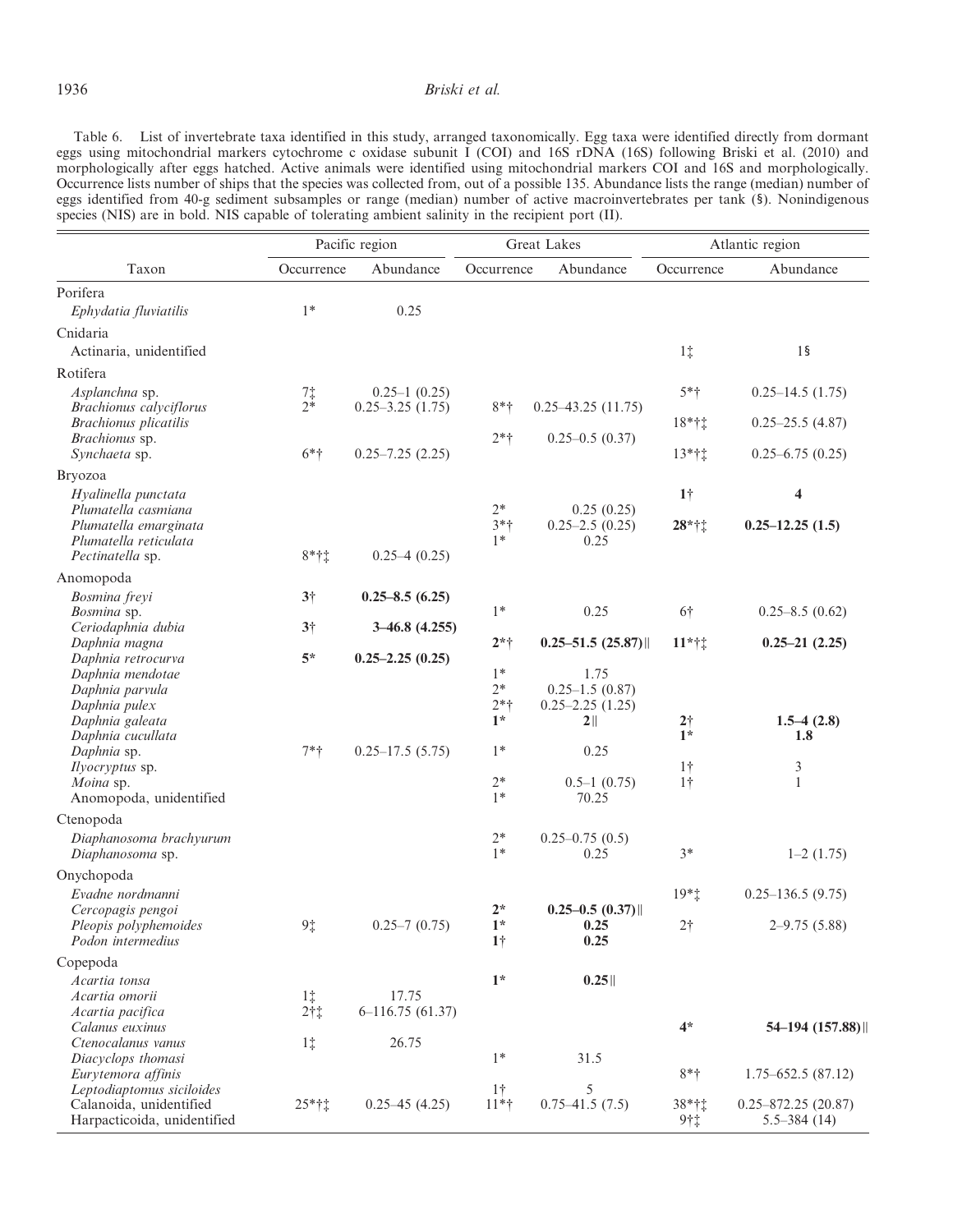# Table 6. Continued.

|                                                                                            | Pacific region            |           | Great Lakes |           | Atlantic region                                        |                                                     |
|--------------------------------------------------------------------------------------------|---------------------------|-----------|-------------|-----------|--------------------------------------------------------|-----------------------------------------------------|
| Taxon                                                                                      | Occurrence                | Abundance | Occurrence  | Abundance | Occurrence                                             | Abundance                                           |
| Amphipoda<br>Americorophium sp.<br>Eurythenes sp.<br>Parhyale sp.                          | $1\dagger$<br>$1\ddagger$ | 5         |             |           | $1*$                                                   | 11                                                  |
| Decapoda<br>Carcinus maenas<br>Rhithropanopeus harrisii                                    |                           |           |             |           | $\begin{array}{c} 2 \\ 1 \\ 1 \end{array}$             | $2\$ $\parallel$<br>$1\bar{s}$                      |
| Annelida<br>Neanthes virens<br>Platynereis sp.                                             |                           |           |             |           | $\begin{array}{c} 1 \ddagger \\ 2 \dagger \end{array}$ | $1\overline{5}$<br>$2-3$ $(2.5)$ §                  |
| Gastropoda<br>Littorina Littorea                                                           |                           |           |             |           | $1\ddagger$                                            | $2\$ $  $                                           |
| Bivalvia<br>Hyotissa numisma<br>Mya arenaria<br>Mytilus galloprovincialis<br>Scapharca sp. | $1\ddagger$               | 1.25      |             |           | $2\dagger$<br>$4*\dagger$<br>$1\ddagger$               | $1-2$ $(1.5)$ §   <br>$1\bar{s}$<br>$1\overline{5}$ |
| Ascidia<br>Botryllus schlosseri                                                            |                           |           | $1*$        | 0.25      |                                                        |                                                     |

\* Transoceanic ship (TOE).

{ Coastal ship performed midocean exchange (CE).

{ Coastal ship exempt from midocean exchange (CNE).



Fig. 2. Sample-based rarefaction curves ( $\pm$  95% CI) for ships sampled (A) in all regions, (B) in the Pacific region, (C) in the Great Lakes region, and (D) in the Atlantic region. Also shown are species richness estimates for the vessel population (first-order jackknife  $\pm$ 95% CI). Note the difference in scale for each x- and y-axis.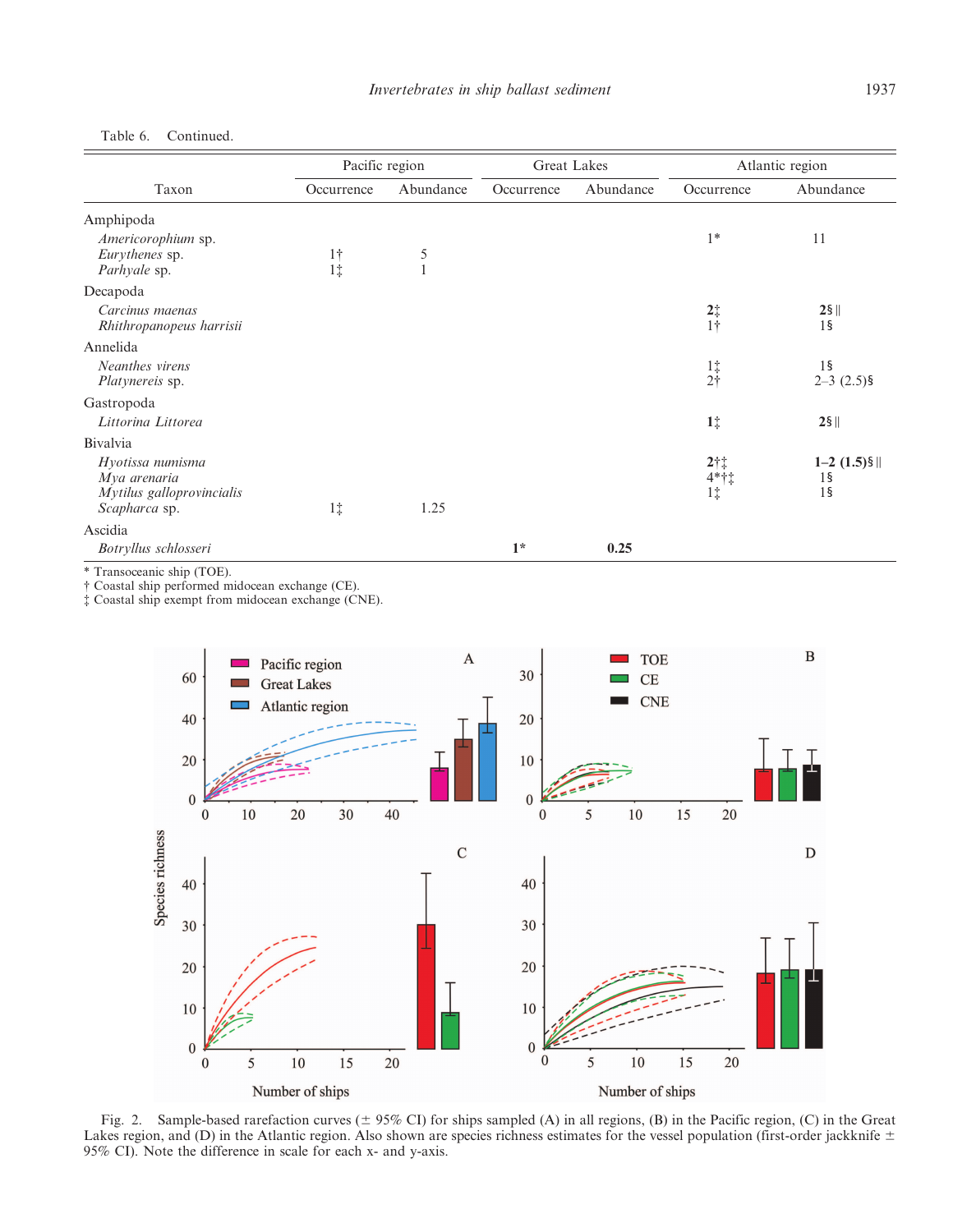lead to successful establishment of NIS when environmental and biological factors match for arriving species (Simberloff 2009b).

Efficacy of ballast water management appears to vary by region. We have identified the amount of sediment as the single most important factor for management of invertebrates and their dormant eggs in ballast sediment. As more sediment in tanks portends transfer of higher abundances and higher species richness, ballast activities should be undertaken with the objective to limit or avoid entrainment of sediments by avoiding uptake in turbid or shallow water. This objective can be difficult to achieve, however, because of tight schedules and dock work rules as well as the fact that sediment uptake cannot be avoided in many ports (Reid et al. 2007). Nevertheless, frequent inspection and cleaning of ballast tanks could result in important reductions in abundance and species richness of invertebrates and their dormant eggs in ballast sediment. The reduction in sediment amount is also beneficial to the ship's owner, as less sediment carried in tanks increases the vessel's permissible cargo capacity.

#### Acknowledgments

We thank participating shipping companies and crews; the Shipping Federation of Canada for facilitating access to vessels; port authorities in Vancouver and Halifax and on the Great Lakes; and our sampling teams. We are grateful for taxonomic assistance from S. I. Dodson, J. R. Cordell, P. Valentich-Scott, J. D. Thomas, and P. Hudson and laboratory support from R. Tedla, S. Ross, and H. Coker. We are also grateful to M. Cristescu for making available her laboratory resources. Comments from anonymous reviewers are gratefully acknowledged. This research was supported by Natural Sciences and Engineering Research Council's (NSERC) Canadian Aquatic Invasive Species Network, Transport Canada, Fisheries and Oceans Canada, Ontario Ministry of Natural Resources, by NSERC Discovery grants to Sarah A. Bailey and Hugh J. MacIsaac and by a Department of Fisheries and Oceans Invasive Species Research Chair to Hugh J. MacIsaac.

#### References

- BAILEY, S. A., I. C. DUGGAN, P. T. JENKINS, AND H. J. MACISAAC. 2005. Invertebrate resting stages in residual ballast sediment of transoceanic ships. Can. J. Fish. Aquat. Sci. 62: 1090–110[3,](http://dx.doi.org/10.1139%2Ff05-024) [doi:10.1139/f05-024](http://dx.doi.org/10.1139%2Ff05-024)
- , K. NANDAKUMAR, AND H. J. MACISAAC. 2006. Does saltwater flushing reduce viability of diapausing eggs in ship ballast sediment? Divers. Distrib. 12: 328–33[5, doi:10.1111/](http://dx.doi.org/10.1111%2Fj.1366-9516.2006.00222.x) [j.1366-9516.2006.00222.x](http://dx.doi.org/10.1111%2Fj.1366-9516.2006.00222.x)
- BIJ DE VAATE, A., K. JAZDZEWSKI, H. A. M. KETELAARS, S. GOLLASCH, AND G. VAN DER VELDE. 2002. Geographical patterns in range extension of Ponto–Caspian macroinvertebrate species in Europe. Can. J. Fish. Aquat. Sci. 59: 1159–1174[, doi:10.1139/f02-098](http://dx.doi.org/10.1139%2Ff02-098)
- BILTON, D. T., J. R. FREELAND, AND B. OKAMURA. 2001. Dispersal in freshwater invertebrates. Annu. Rev. Ecol. Syst. 32: 159–181[, doi:10.1146/annurev.ecolsys.32.081501.114016](http://dx.doi.org/10.1146%2Fannurev.ecolsys.32.081501.114016)
- BRISKI, E., S. A. BAILEY, M. E. CRISTESCU, AND H. J. MACISAAC. 2010. Efficacy of ''saltwater flushing'' in protecting the Great Lakes from biological invasions by invertebrate eggs in ships' ballast sediment. Freshw. Biol. 55: 2414–242[4, doi:10.1111/](http://dx.doi.org/10.1111%2Fj.1365-2427.2010.02449.x) [j.1365-2427.2010.02449.x](http://dx.doi.org/10.1111%2Fj.1365-2427.2010.02449.x)

———, S. GHABOOLI, S. A. BAILEY, AND H. J. MACISAAC. 2011. Assessing invasion risk across taxa and habitats: Life stage as a determinant of invasion success. Divers. Distrib. 17: 593–602[, doi:10.1111/j.1472-4642.2011.00763.x](http://dx.doi.org/10.1111%2Fj.1472-4642.2011.00763.x)

- CACERES, C. E. 1997. Dormancy in invertebrates. Invertebr. Biol. 11: 371–38[3, doi:10.2307/3226870](http://dx.doi.org/10.2307%2F3226870)
- CANADIAN COAST GUARD. 1989. Voluntary guidelines for the control of ballast water discharges from ships proceeding to the St. Lawrence River and Great Lakes. Government of Canada.
- CHAO, A., AND T. J. SHEN. 2006. SPADE version 3.1. Available from<http://chao.stat.nthu.edu.tw>
- COLAUTTI, R. I., AND H. J. MACISAAC. 2004. A neutral terminology to define invasive species. Divers. Distrib. 10: 135–141[,](http://dx.doi.org/10.1111%2Fj.1366-9516.2004.00061.x) [doi:10.1111/j.1366-9516.2004.00061.x](http://dx.doi.org/10.1111%2Fj.1366-9516.2004.00061.x)
- DUGGAN, I. C., C. D. A. VAN OVERDIJK, S. A. BAILEY, P. T. JENKINS, H. LIMEN, AND H. J. MACISAAC. 2005. Invertebrates associated with residual ballast water and sediments of cargocarrying ships entering the Great Lakes. Can. J. Fish. Aquat. Sci. 62: 2463–2474[, doi:10.1139/f05-160](http://dx.doi.org/10.1139%2Ff05-160)
- GOTELLI, N. J., AND G. L. ENTSMINGER. 2006. EcoSim: Null models software for ecology, version 7. Acquired Intelligence and Kesey-Bear. Available from [http://garyentsminger.com/](http://garyentsminger.com/ecosim/index.htm) [ecosim/index.htm](http://garyentsminger.com/ecosim/index.htm)
- GOVERNMENT OF CANADA. 2006. Ballast water control and management regulations. Canada Gazette, 140 (13), Online at [http://gazette.gc.ca/archives/p2/2006/2006-06-28/html/](http://gazette.gc.ca/archives/p2/2006/2006-06-28/html/sor-dors129-eng.html) [sor-dors129-eng.html](http://gazette.gc.ca/archives/p2/2006/2006-06-28/html/sor-dors129-eng.html)
- GRAY, D. K., T. H. JOHENGEN, D. F. REID, AND H. J. MACISAAC. 2007. Efficacy of open-ocean ballast water exchange as a means of preventing invertebrate invasions between freshwater ports. Limnol. Oceanogr. 52: 2386–2397[, doi:10.4319/](http://dx.doi.org/10.4319%2Flo.2007.52.6.2386) [lo.2007.52.6.2386](http://dx.doi.org/10.4319%2Flo.2007.52.6.2386)
- HEBERT, P. D. N., AND M. E. A. CRISTESCU. 2002. Genetic perspectives on invasions: The case of the Cladocera. Can. J. Fish. Aquat. Sci. 59: 1229–1234[, doi:10.1139/f02-091](http://dx.doi.org/10.1139%2Ff02-091)
- HUMPHREY, D. B. 2008. Characterizing ballast water as a vector for non-indigenous zooplankton transport. M.Sc. thesis. Univ. of British Columbia. Available from [https://circle.ubc.](http://circle.ubc.ca/handle/2429/2391?mode=simple) [ca/handle/2429/2391?mode](http://circle.ubc.ca/handle/2429/2391?mode=simple)=simple
- INVASIVE SPECIES SPECIALIST GROUP (ISSG). 2011. Global invasive species database. IUCN Species Survival Commission. Available from<http://www.issg.org>
- LEPPÄKOSKI, E., S. GOLLASCH, P. GRUSZKA, H. OJAVEER, S. OLENIN, AND V. PANOV. 2002. The Baltic—a sea of invaders. Can. J. Fish. Aquat. Sci. 59: 1175–1188[, doi:10.1139/f02-089](http://dx.doi.org/10.1139%2Ff02-089)
- MACISAAC, H. J., T. C. ROBBINS, AND M. A. LEWIS. 2002. Modeling ships' ballast water as invasion threats to the Great Lakes. Can. J. Fish. Aquat. Sci. 59: 1245–125[6, doi:10.1139/](http://dx.doi.org/10.1139%2Ff02-090) [f02-090](http://dx.doi.org/10.1139%2Ff02-090)
- MILLS, E. L., D. L. STRAYER, M. D. SCHEUERELL, AND J. T. CARLTON. 1996. Exotic species in the Hudson River Basin: A history of invasions and introductions. Estuaries 19: 814–823[,](http://dx.doi.org/10.2307%2F1352299) [doi:10.2307/1352299](http://dx.doi.org/10.2307%2F1352299)
- REID, D. F., AND oTHERS. 2007. A final report for the project ''Identifying, verifying, and establishing options for best management practices for NOBOB vessels.'' National Oceanic and Atmospheric Administration, Great Lakes Environmental Research Laboratory, and University of Michigan Cooperative Institute for Limnology and Ecosystems Research, Ann Arbor. Available from [http://www.glerl.noaa.](http://www.glerl.noaa.gov/res/Task_rpts/2004/aisreid04-1.html) [gov/res/Task\\_rpts/2004/aisreid04-1.html](http://www.glerl.noaa.gov/res/Task_rpts/2004/aisreid04-1.html)
- RICCIARDI, A. 2006. Patterns of invasion in the Laurentian Great Lakes in relation to changes in vector activity. Divers. Distrib. 12: 425–43[3, doi:10.1111/j.1366-9516.2006.00262.x](http://dx.doi.org/10.1111%2Fj.1366-9516.2006.00262.x)